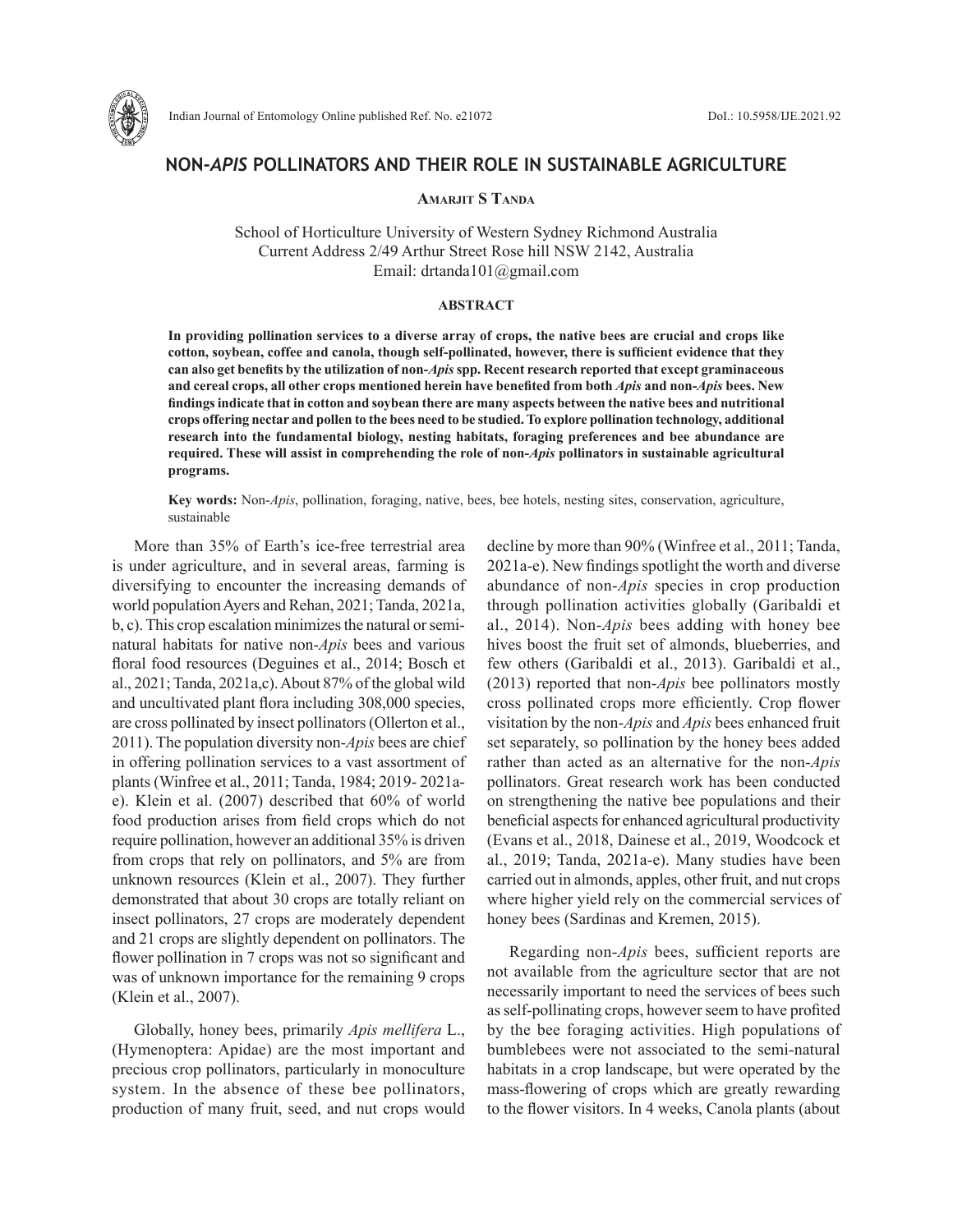350,000 to 700,000 plants per hectare) generate 100 flowers extra, whereas soybean can produce 800 florets per plant and about half-million florets per acre, offering in incredible food for bee pollinators (Gill and O'Neal 2015). Holzschuh et al., (2013) observed that in grasslands the number of *Osmia bicornis* L. brood cells in trap nests was 55% greater close to canola plantations as against to isolated grassland habitats. Our focus in this appraisal is to reframe the recent investigations on the non-*Apis* bee diversity and their abundance in chief mass producing flowering crops for instance cotton, soybean, graminaceous, and other important crops that are self-pollinating, for their utilization in sustainable agroindustry worldwide.

## **Cotton**

To manage heliothine pests (Lepidoptera: Heliothinae) and the cotton boll weevil (*Anthonomus grandis* Boheman, Coleoptera: Curculionidae) was once operated by intensive insecticidal sprays (Luttrell et al., 2015). This was partially achieved by the use of transgenetically developed Bt cotton against the heliothine and the boll weevil management strategy (Luttrell et al. 2015). Though cotton is a self-pollinating species, it can also benefit from cross-pollination by insects, including bees (Esquivel et al., 2020; Tanda, 1983; 1984). The accessibility of cotton blossoms at the level of landscape as a floral resource for long period and a reduction in use of insecticides in the fields of cotton could be profitable to non-*Apis* bee species. In *Bombus*, *Diadasia*, and *Melissodes* (Hymenoptera: Apidae), *Agapostemon* (Hymenoptera: Halictidae), and *Perdita* (Hymenoptera: Andrenidae) non-*Apis* pollinators were reported foraging cotton blooms together with honey bees. With the abundance of non-*Apis* bees observed in the cotton, three species were sufficient to be effective pollinators for hybrid seed production in cotton alongwith *Melissodes* and *A. mellifera*. In spite of proof that non-*Apis* bees were important in hybrid cottonseed production, in most research experiments from 1970 to 2000 utilized honey bees. In Australia, Cunningham (2014) described 31 reports of honey bee pollination and its beneficial role in cotton production. Though honey bees are mostly found in cotton and refereed in cotton research, however utilization of these bees is unusual outside of the cotton fields.

In Mississippi and Texas, the native bee diversity within cotton fields comprised 33 and 41 bee species, respectively (Parys et al., 2020). The native bee groups were belonging to the genera *Agapostemon*, *Augochloropsis*, *Halictus*, *Lasioglossum* (Hymenoptera:

Halictidae), and *Melissodes* predominately, but *A. mellifera* was observed in low numbers comparatively in both states. The most dominating bee species were related to the genera *Melissodes*, *Melissodes bimaculatus* (Lepeletier) (Hymenoptera: Apidae) in Mississippi, and *Melissodes tepaneca* (Cresson) (Hymenoptera: Apidae) in Texas state. In Texas, another research report described effective groups of 37 non-*Apis* bees and *M. tepaneca* was more dominating, however 15 other efficient flower pollinators were beetles and flies (Cusser et al., 2016). This abundant array of non-*Apis* bees foraging cotton blooms is not restricted to the states of United States. Research reports from Burkina Faso and Zambia described 32 and 20 non-*Apis* species, respectively (Mayes and Petrillo 2017, Stein et al., 2017). About 29 non-*Apis* species were reported in different reports and the highest populations of these bees were found in Brazil on cotton blooms (Pires et

al., 2014, Cusser et al., 2019). In Zambia and Burkina Faso, Africa, the density of genus *Tetralonia* (Apidae) were next to the honey bees as the most dominant bee species working in the cotton plantations (Stein et al., 2017) and most interesting pollinators were belonging to *Eucerini* having *Melissodes* and *Tetralonia* species. In both the United States and Brazil and Africa, the bees related to this tribe were the most effective non-*Apis*

pollinators being nesting in cotton fields.

In Brazil, Pires et al. (2014) demonstrated a positive correlation between the higher abundance of non-*Apis* bees and cotton seed weight improvement by 12% and an enhancement in the seed numbers by 17%. In a cotton pollination trial in Texas, Cusser et al. (2016) reported up to an 18% improvement in the weight of cotton seeds. Cotton bolls developed from flowers that were hand-pollinated with outcross pollen gave greater seed-cotton weights in comparison to the bolls produced from no outcross pollen or those were self-pollinated (Tanda, 1984, 2019). No significant difference was observed between bolls developed from hand pollinated and naturally pollinated flowers. Additionally, they observed a negative correlation between pollen limitation and pollinator abundance in their cotton trials, connecting these effective pollinators to enhanced cotton production (Cusser et al., 2016). Cotton yield and quality significantly enhanced in bolls by 62% developed after the foraging of honey bees and non-*Apis* bees in comparison to the bolls produced from blooms in Burkina Faso excluding bees (Stein et al., 2017). Among 26 non-*Apis* bee species found foraging cotton flowers, 20 of them effectively contributed in seed setting. The seed weight and fiber weight of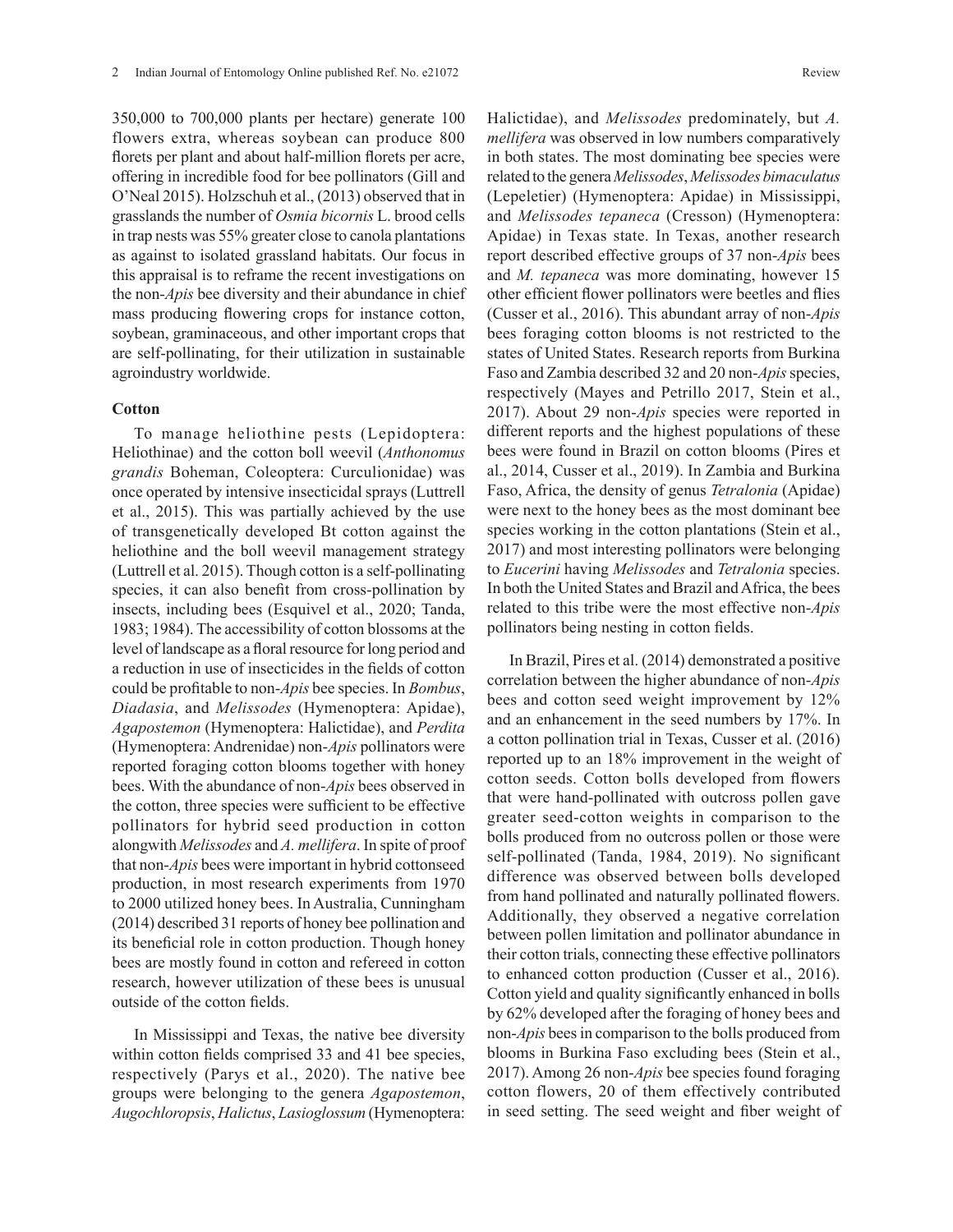cotton bolls when compared to other non-*Apis* bees, significantly improved after foraging by honey bees and *Tetralonia fraterna* Friese (Hymenoptera: Apidae) (Stein et al., 2017). In some cotton pollination studies using non-*Apis* bees, Esquivel et al., (2020) reported an increase in production from 12 to 15% from bolls developed from blooms pollinated by *M. tepaneca*. With new findings in cotton yield increases, there is a sufficient boost for cotton farmers to make excellent improvement in future for honey bees and non-*Apis* bee management and further conservation of biodiversity for sustainable agro ecosystem.

### **Soybean**

With up to 800 florets/ plant and a half-million florets/ ac, soybeans (*Glycine max* (L) Merril), are a huge resource of both nectar and pollen that impacts the bee populations in whole regions (Gill and O'Neal 2015). Gill and O'Neal (2015) observed 28 and 39% of the non-*Apis* bees were dispersing soybean pollen in the fields of soybean. As common flower foragers, 3 species of bees in India and 6 species in North Carolina were reported from soybean fields, and no research was carried out on the potential use of non-*Apis* bees for hybrid seed production in soybean. About 23 species in Delaware, including 6 with soybean pollen loads in Wisconsin and ten species in Missouri were reported. About non-*Apis* biodiversity in soybean, in a recent study in Brazil, Milfont et al. (2013) found 14 bee species in fields with sweep nets. In Argentina, Le Féon et al., (2015) described 33 morpho species belonging to different taxa with modified bee bowls from a soybean field. Another report found 5 bee foragers to Argentinean soybean and recorded that 40% of the flower visitors comprised of non-*Apis* bees (Monasterolo et al., 2015). In soybean fields, 32 bee species were caught with bee bowls, and 38% of bees were carrying soybean pollen in Iowa (Gill and O'Neal 2015, Wheelock et al., 2016). More observations with bee bowls have collected 53 species in Ohio and 33 species in Indiana from the soybean fields (Dennis 2018; Cunningham-Minnick et al., 2019). As opposed to intensifying on agriculture, offering nesting sites and natural environment surrounding soybean crop for native wild bees has resulted in enhancing the crop yield (Cunningham-Minnick et al., 2019; St Clair et al., 2020). Many reports described greater soybean productions near to bee colonies and then a decrease at long distances (Santos et al., 2013).

### **Cereals**

These are chiefly wind-pollinated crops, and are

poorly allured than other floral resources and offer no nectar, there are reports that both honey bees and native bees forage such crops for pollen (Gill et al., 2014; Gill and O'Neal, 2015). Native bees and *Syrphid* flies are foraging 10 wind-pollinated crops which are economically crucial, comprising rice, corn, sorghum, jojoba and linseed (Saunders, 2018). Though corn (*Zea mays* L.) and sorghum (*Sorghum bicolor* L.) provide no nectar, honey bees have been regularly found visiting both crops for pollen (Keller et al., 2015). Corn and sorghum pollen grains have been found in pollen traps put on bee colonies in different fields globally (Alburaki et al., 2018; Wood et al., 2018). New findings showed that a diverse abundance of wild, solitary, groundnesting non-*Apis* bees forage to corn flowers in the United States (Wheelock et al., 2016; Bhandari et al., 2020). The non-*Apis* bees foraging sorghum flowers are poorly inspected than those visiting corn crop, may be *M. bimaculatus* is reported to gather pollen. In South Africa, workers of the genus *Lipotriches* have also been found foraging sorghum. Pearl millet (*Pennisetum glaucum* (L.) R.Br.) crop foragers comprise honey bees, *Bombus impatiens* Cresson, and Halictids including *Lasioglossum* (Dialictus) *pilosum* (Smith). Foragers to rice (*Oryza* sp.) recorded were 4 species of honey bees (*Apis* spp.) and 6 species of Halictids in China (Pu et al., 2014). Wild rice (*Zizania aquatica* L.) panicle foragers included many species of bees, with *Bombus*.

### **Canola, oilseeds and other crops**

Bee pollination needs in several oil seeds crops have been spotlighted by Abrol and Shankar (2012). Canola (*Brassica napus* L.) is a mass-blooming crop with entomophilous blossoms manufacturing abundant quantities of nectar, making them greatly allured to the bee pollinators. Honey bees with non-*Apis* species such as *Andrena*, *Agapostemon, Bombus*, *Lasioglossum Halictus*, *Melissodes*, and have been recorded foraging flowers in canola fields. Additionally, native bees having an affection to canola blossoms, there is a proof showing insect foragings enhance canola production. New research have reported a powerful, positive correlation between the population and diversity of bees and decreased pollination deficit. Three species of bees especially *Apis dorsata* F., *Apis florea* F. (Hymenoptera: Apidae), and *Halictus* spp. were described to improve the pod length, pod weight, and the number of seeds per pod developed from the flower foraging in comparison to flowers keep out from other bee pollinators (Ali et al., 2011). In several tropical countries, coffee, lowland coffee (*Coffea canephora* Pierre ex. A Froehner), and highland coffee (*Coffea arabica* L.) are crucial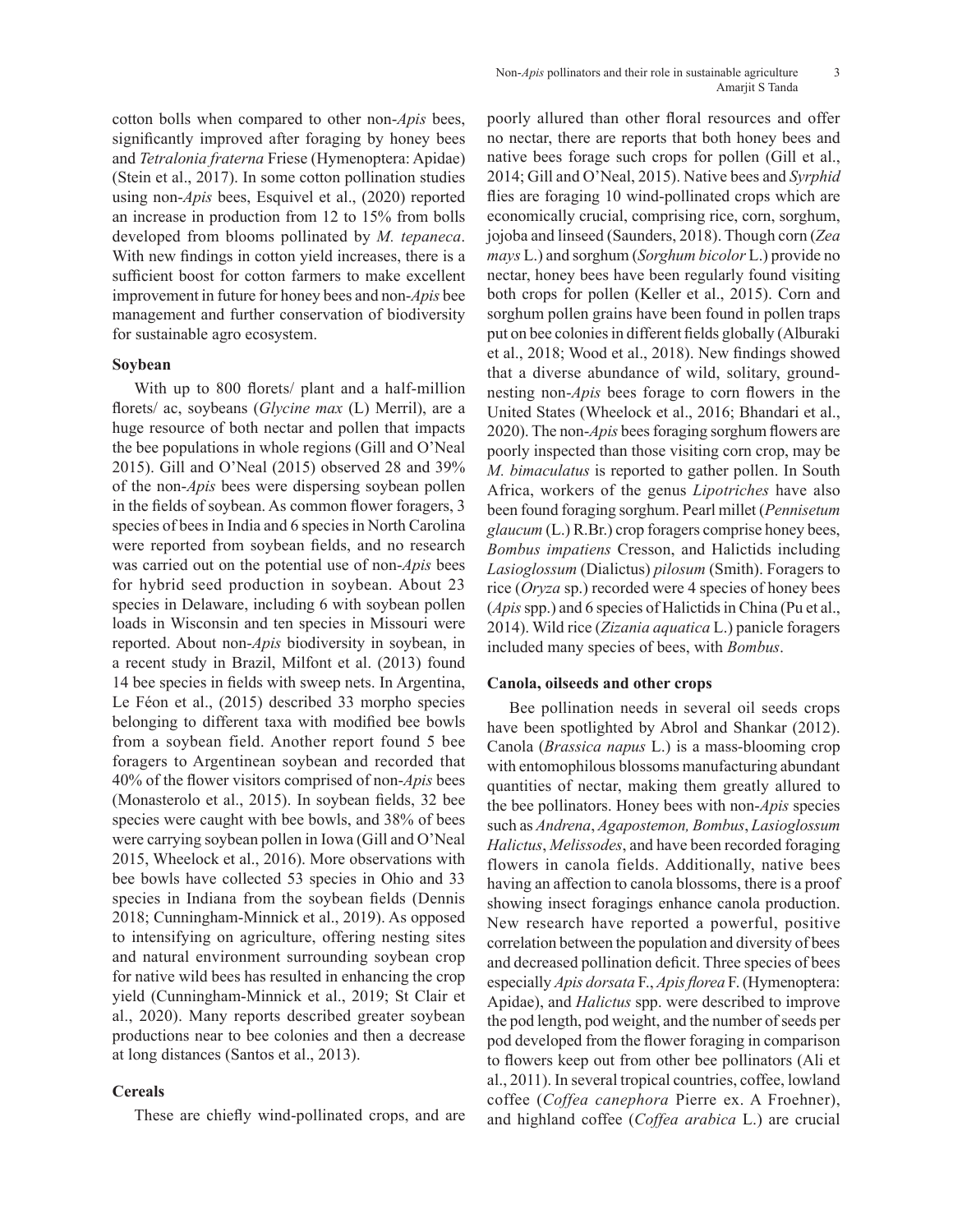cash crops. Although *C. canephora* is self-sterile and basically wind-pollinated and *C. arabica* is self-fertile, both can gain from foraging by non-*Apis* bees for efficient out-crossing and enhanced fruit setting and production. About 15.8% enhancement in fruit set in *C. canephora* was found as compared to a 12.3% increase in fruit set in *C. arabica* when cross-pollinated by non-*Apis* bees. Investigations have described gains from bee pollination and enhanced production in faba bean (*Vicia faba* L.). In Brazil, Giannini et al. (2015) reported faba beans as having a moderate reliance on bee pollination. In Germany, few findings described that honey bees were only seen collecting nectar from flowers, though bumble bees were the most effective flower pollinators (Marzinzig et al., 2018).

#### **CONCLUSIONS**

An unusual decrease in insects, along with non-*Apis* bees, that offer important environmental services like flower pollination to a large number of food crops has been recently spotlighted (Potts et al., 2010). There are many aspects to the talk on honey bees and non-*Apis* bee reduction, especially in the United States, including natural enemies and exposed to insecticides (Greenop et al., 2020; Main et al., 2020). Many of these managed non-*Apis* bees have great contribution as part of the pollinator-reliant crops, comprising the alkali bee (*Nomia melanderi* Cockerell (Hymenoptera: Halictidae) and the alfalfa leaf cutting bee (*Megachilie rotundata* F. (Hymeoptera: Megachilidae)) in alfalfa and fruit crops (Pits-singer and Cane 2011). Crops like cotton, soybean, canola, coffee, and faba bean greatly benefit from non-*Apis* bees in enhanced food production. Due to the intensification of farming practices, these non-*Apis* bees are adversely affected due to the destruction of their natural habitats and nesting sites. The abundance of non-*Apis* bees is not only significant in the self-pollinated as mass-flowering crops but also in many other crops which have not yet totally investigated (Tanda, 2019-2021a-e).

Further studies on mass-flowering crops like soybean and cotton are still required to assess the economic gains they may have on wild bees as in canola production. New corn cultivars can manufacture about 2.2 to 3.3 million pollen grains per plant, developing a big food resource for native insect fauna. The farming of traditional wind-pollinated crops for maximum flower production to feed large wild bee populations is presently not studied being hidden gains including bio-diverse agro-eco services (Tanda, 2021d,e). Several research reports on non-*Apis* bees in crop processes, as in self-pollinating crops cultivated in the similar areas globally show that recent cropscapes seem to be controlled by generalist species of bees in abundance (Wheelock et al., 2016; Parys et al., 2020). Comparative studies to assess different bee species in various crop plants in the same geographic area need detailed investigations. Several reports are under valuated in the natural ecosystem due to morpho species, particularly in the *Lasioglossum (Dialictus)* community (Gibbs, 2011). These crop pollinators are not only difficult to identify, however no keys are available for several species found in the western United States for comparative research or across crops impossible in the absence of availability of the preserved specimens (Gardner and Gibbs, 2020), except a few updated revised keys for identification in the eastern US and Canada (Gibbs 2010, 2011). Comparing the collection techniques, there is no one sampling method available to collect this bee group in an experimental areas (Geroff et al., 2014; Gill and O'Neal, 2015; Prendergast et al., 2020). Bee bowl single sampling technology captured huge individuals of *Halictidae* in several trials, but not in cotton research investigations (Parys et al., 2020; Portman et al., 2020).

Such mass-flowering and self-pollinated crops, can shelter a diverse array of non-*Apis* crop pollinators. Unlike canola prominent farming, mass-flowering crops supporting to wild bee pollinators, more research is required to determine potential food production values of non-*Apis* bees in crops including soybeans and cotton where reports are insufficient. To assess the basic methods, more work in fundamental biology and history, alongwith suitable habitats, nesting sites and foraging preferences of bees will aid in comprehending diverse bees species appear to persevere in diversified agro ecosystems as in cotton yield. This fact is important to design plans to strengthen and preserve bee abundance of non-*Apis* native bees in plant crop areas. With comprehension of nesting sites, appropriate habitats and bee preferences, strategies to conserve pollinators abundance can be reframed in harmony with managed-bee crop pollinators for instance the alkali bee (*Nomia melanderi* Cockerell), the alfalfa leaf cutter bee (*Megachiliae rotundata* F.), and other leaf cutter bee species like *Omsia spp*. To allure the gregarious alkali bees, the soil protection is in practice in areas of Washington State and Oregon where alfalfa is grown for seed production. Bee hotels, houses/ boxes are provided in fruit and nut plantations to offer nesting sites for native bees and conserve managed *M. rotundata* which are engaged in almond production (Pitts-Singer and Cane, 2011).

It's evident that with research reports on these self-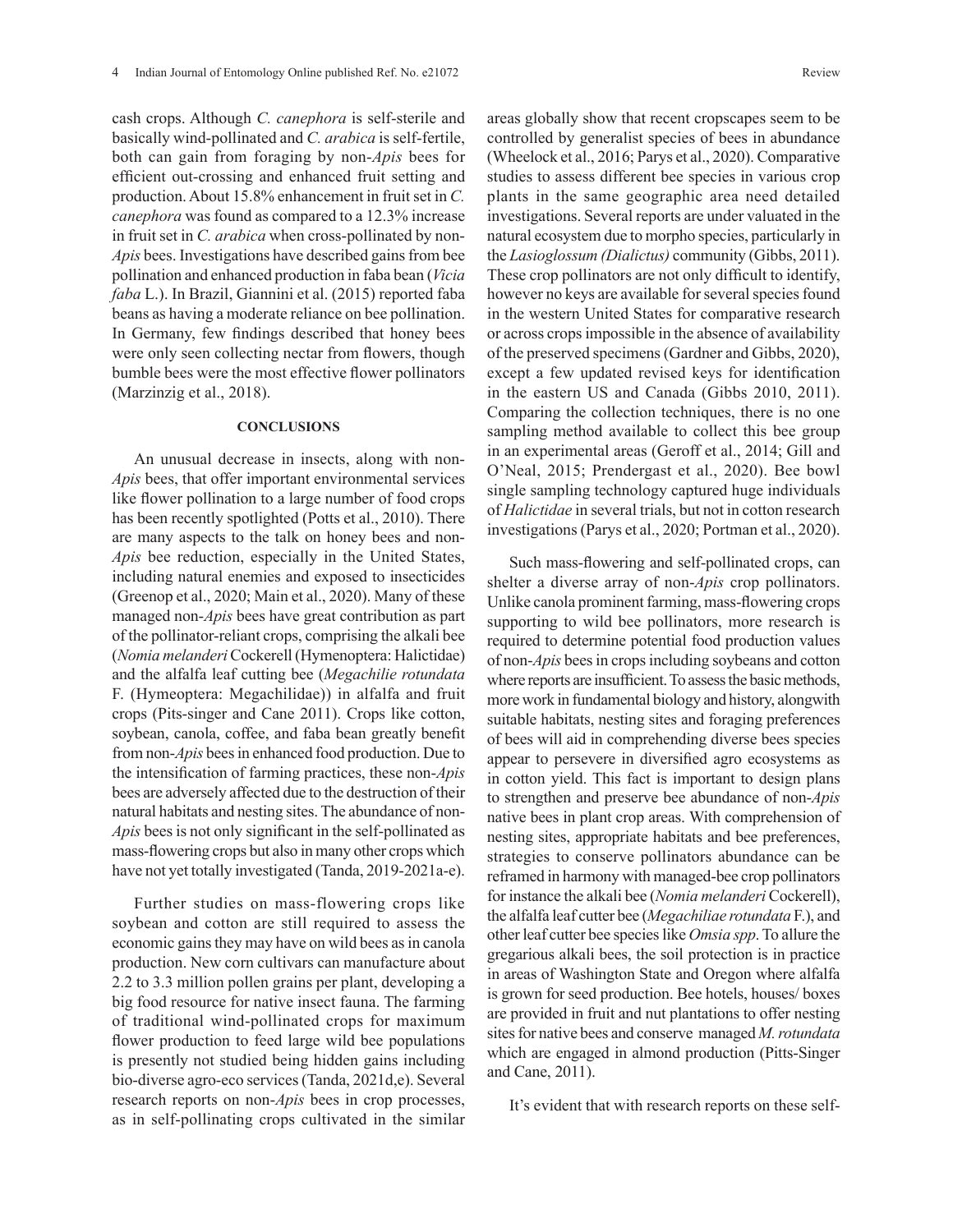pollinating crops, there seems to be clear gaps in the non-*Apis* native bee studies in various practices of farming designs. We here propose a bio-ecological hypothesis for studying in more details, self-pollinating crops for maximum economic gains using non-*Apis* bee species, offering them suitable habitats, abundant nesting sites surrounding the crop fields, redesigning farming procedures and using new bee population multiplication strategies under variable climatic environments. In cotton and soybean there are several aspects still need to be investigated between the native non-*Apis* bees and the nutritional advantages of nectar and pollen to the bee pollinators (Tanda, 2019- 2021a-e). Also, more studies are needed that investigate Correlations of crop cultivars and their efficiency in nectar and pollen manufacturing, or lack thereof, and their interplays between native bee species. Pollen and nectar quantities vary in soybean cultivars, however their nutritional worth to native wild pollinators needs to be studied or of any investigations in cotton or fava. Fighting the destruction in non-*Apis* bee populations could be alleviated by restructuring the agricultural patterns to add both mass-flowering crop cultivars that offer essential healthy nutrition to bees and safeguarding the natural and semi-natural habitats to supply nesting refuges for bee fauna multiplication. Still more significant studies are required on the potential economic benefits of bee foraging in several self-pollinating crops for sustainable agriculture.

#### **REFERENCES**

- Abrol D P, Shankar U. 2012. Pollination in oil crops: recent advances and future strategies, pp. 221-267. Gupta (ed.). Technological Innovations in Major World Oil Crops, Vol. 2. Springer, New York, NY.
- Ali M, Saeed S, Sajjad A, Whittington A. 2011. In search of the best pollinators for canola (*Brassica napus* L.) production in Pakistan. Applied Entomology and Zoology 46: 353-361.
- Alburaki M, Gregorc A, Adamczyk J, Stewart S D. 2018. Insights on pollen diversity of honey bee (*Apis mellifera* L.) colonies located in various agricultural landscapes. Southwestern Naturalist 63: 49-58.
- Ayers A C, Rehan S M. 2021. Supporting bees in cities: how bees are influenced by local and landscape features. Insects 12: 128.
- Bhandari K B, Longing S D, West C P. 2020. Bees occurring in corn production fields treated with atoxigenic *Aspergillus flavus* Texas, USA. Agronomy. 10: 571.
- Bosch J, Osorio-Canadas S, Sgolastra F, Vicens N. 2021. Use of a managed solitary bee to pollinate almonds: population sustainability and increased fruit set. Insects 12: 56*.*
- Cunningham S A. 2014. Honeybee visitors to cotton flowers and their role in crop pollination A Literature Review. Final Report, CLW 1501. CSIRO, Canberra, Australia. p. 22. Cunningham S A, Le Feuvre D. 2013. Significant yield benefits from honeybee pollination of faba bean (Vicia faba) assessed at field scale. Field Crops Research 149: 269-275.
- Cunningham-Minnick J, Peters V E, Crist T O. 2019. Nesting habitat enhancement for wild bees within soybean fields increases crop

production. Apidologie 50: 833-844. Cumming G S, Buerkert A, Hoffmann E M, Schlecht E, CramonTaubadel S von, Tscharntke T. 2014. Implications of agricultural transitions and urbanization for ecosystem services. Nature 515: 50-57.

- Cusser S, Neff J L, Jha S. 2016. Natural land cover drives pollinator abundance and richness, leading to reductions in pollen limitation in cotton agro ecosystems. Agriculture, Ecosystems & Environment 226: 33-42.
- Cusser S, Grando C, Zucchi M I, López-Uribe MM, Pope N S, Jha S. 2019. Small but critical: semi-natural habitat fragments promote bee abundance in cotton agro ecosystems across both Brazil and the United States. Landscape Ecology 34: 1825-1836.
- Dainese M, Martin E A, Aizen M A, Albrecht M, Bartomeus I. 2019. A global synthesis reveals biodiversity mediated benefits for crop production. Science Advances: 1-14.
- Deguines N, Jono C, Baude M, Henry M, Julliard R, Fontaine C. 2014. Large-scale trade-off between agricultural intensification and crop pollination services. Frontiers in Ecology and the Environment 12: 212-217.
- Dennis B. 2018. Identifying pollinator species of Indiana soybean fields and their potential contributions to yield. M.S., Purdue University, Ann Arbor, MI.
- Isaac L Esquivel, Katherine A Parys, Michael J Brewer, 2021. Pollination by Non-*Apis* Bees and Potential Benefits in Self-Pollinating Crops, *Annals of the Entomological Society of America* 114 2: 257-266.
- Esquivel I L, Coulson R N, Brewer M J. 2020. A native bee, *Melissodes tepaneca* (Hymenoptera: Apidae), benefits cotton production. Insects 11: 487.
- Evans E, Smart M, Cariveau D, Spivak M. 2018. Wild, native bees and managed honey bees benefit from similar agricultural land uses. Agriculture, Ecosystems & Environment 268: 162-170.
- Gardner J, Gibbs J. 2020. The 'red-tailed' Lasioglossum (Dialictus) (Hymenoptera: Halictidae) of the western Nearctic. European Journal Taxonomy 725: 1-242.
- Garibaldi L A, Carvalheiro L G, Leonhardt S D, Aizen M A. 2014. From research to action: enhancing crop yield through wild pollinators. Frontiers in Ecology and the Environment 12: 439-447.
- Geroff R K, Gibbs J, McCravy K. 2014. Assessing bee (Hymenoptera: Apoidea) diversity of an Illinois restored tall grass prairie: methodology and conservation considerations. Journal of Insect Conservation 18: 951-964.
- Giannini T C, Cordeiro G D, Freitas B M, Saraiva A M, ImperatrizFonseca V L. 2015. The dependence of crops for pollinators and the economic value of pollination in Brazil. Journal of Economic Entomology 108: 849-857.
- Gibbs J. 2010. Revision of the metallic species of *Lasioglossum* (Dialictus) in Canada (Hymenoptera, Halictidae, Halictini). Zootaxa 2591: 1-382.
- Gibbs J. 2011. Revision of the metallic *Lasioglossum* (Dialictus) of eastern North America (Hymenoptera: Halictidae: Halictini). Zootaxa 3073: 1-216.
- Gill K A, O'Neal M E. 2015. Survey of soybean insect pollinators: community identification and sampling method analysis. Environmental Entomology 44: 488-498.
- Gill K A, Cox R, O'Neal M E. 2014. Quality over quantity: buffer strips can be improved with select native plant species. Environmental Entomology 43: 298-311.
- Greenop A, Mica-Hawkyard N, Walkington S, Wilby A, Cook S M. 2020. Equivocal evidence for colony level stress effects on bumble bee pollination services. Insects 11: 1-17. Grundel R, Frohnapple K J, Jean R, Pavlovic B. 2011. Effectiveness of bowl trapping and netting